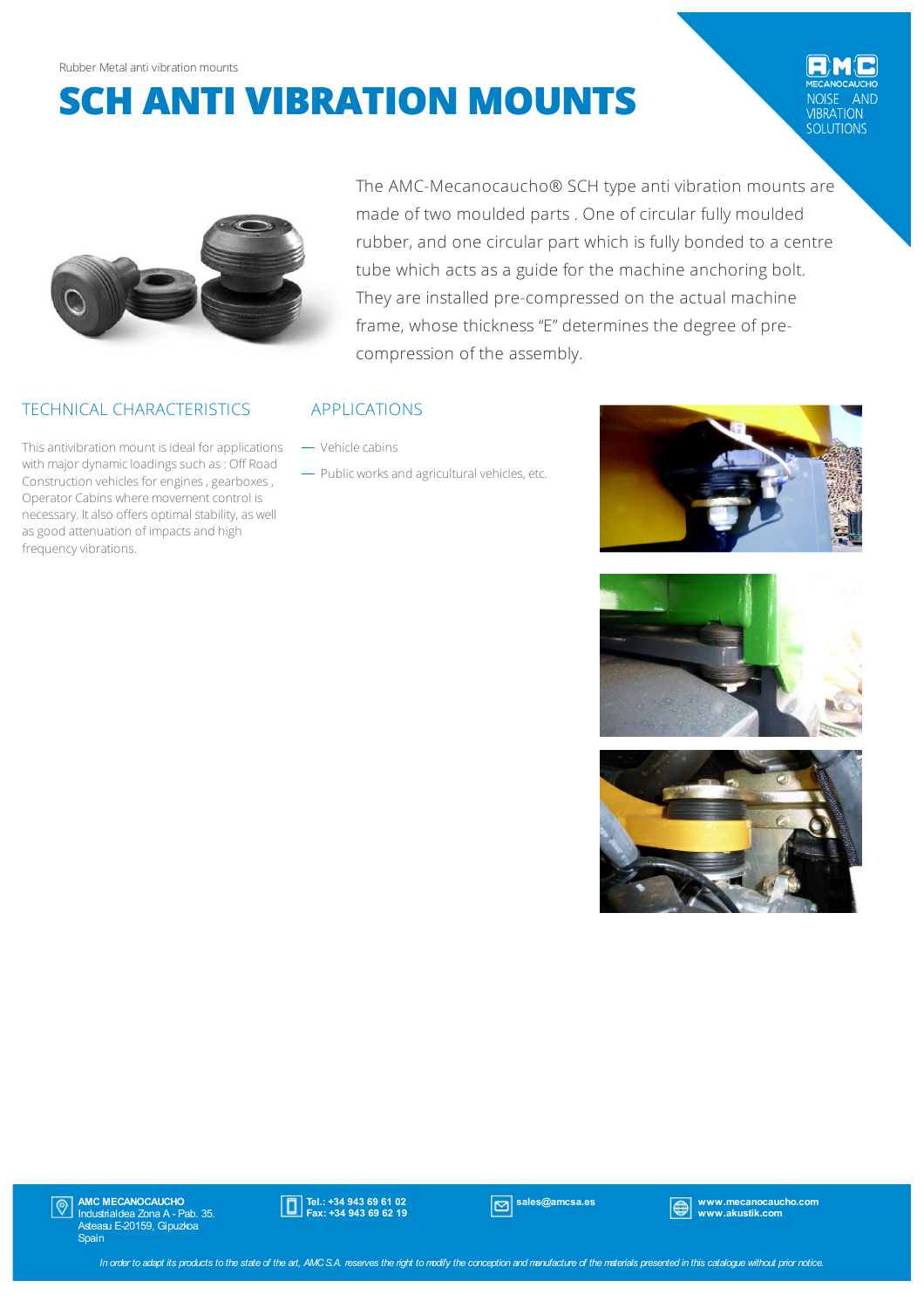## **SCH ANTI VIBRATION MOUNTS**

## DRAWINGS







- Assembly 1 Anti-rebound washer Chassisof the machine Suspended unit Suspemded unit Chasisof the machine EMO MECANOCAUCH<br>NOISE AND<br>VIBRATION<br>SOLUTIONS

Anti-rebound washer

#### DIMENSIONS

| <b>Type</b>       | Tightening torque | $\mathbf{A}$<br>(mm) | B<br>(mm) | lC.<br>(mm) | D<br>(mm) | E<br>(mm' | F<br>(mm) | G<br>(mm) | Q<br>(mm) | (Max.) | (Min.) | <b>Weight</b><br>$(g\bar{r})$ | R,<br>(mm) | <b>Color Code</b> | Shore | Max. Load<br>(kg) | Code   |
|-------------------|-------------------|----------------------|-----------|-------------|-----------|-----------|-----------|-----------|-----------|--------|--------|-------------------------------|------------|-------------------|-------|-------------------|--------|
| <b>SCH 35</b>     | 20,5              | 11                   | 20.1      | 11          | 4         | 11        | 8,1       | 33,5      | 19,1      | 6      | 6      | 94                            |            | Yellow            | 45 Sh | 40                | 138677 |
|                   |                   |                      |           |             |           |           |           |           |           |        |        |                               |            | Green             | 60 Sh | 80                | 138678 |
| <b>SCH 50</b>     | 71                | 20                   | 31        | 19,5        | 10,5      | 20        | 13,5      | 49        | 30,5      | 14     | 12,5   | 153                           | 1,5        | Yellow            | 45 Sh | 80                | 138501 |
|                   |                   |                      |           |             |           |           |           |           |           |        |        |                               |            | Green             | 60 Sh | 130               | 138504 |
|                   |                   |                      |           |             |           |           |           |           |           |        |        |                               |            | Purple            | 75 Sh | 210               | 138522 |
| <b>SCH 65</b>     | 170               | 23                   | 39,5      | 24          | 15        | 23        | 17        | 63,5      | 38,5      | 22     | 19     | 350                           | 2.5        | Yellow            | 45 Sh | 120               | 138502 |
|                   |                   |                      |           |             |           |           |           |           |           |        |        |                               |            | Green             | 60 Sh | 260               | 138505 |
| SCH <sub>90</sub> | 290               | 25                   | 58        | 31          | 17        | 25        | 23        | 88        | 57        | 29     | 25     | 675                           | 3          | Yellow            | 45 Sh | 260               | 138503 |
|                   |                   |                      |           |             |           |           |           |           |           |        |        |                               |            | Green             | 60 Sh | 450               | 138506 |
| <b>SCH 125</b>    | 880               | 32                   | 64,5      | 32          | 22        | 32        | 27        | 125,5     | 64        | 32     | 25     | 1440                          | 3          | Red               | 50 Sh | 650               | 138514 |
|                   |                   |                      |           |             |           |           |           |           |           |        |        |                               |            | Green             | 60 Sh | 800               | 138515 |



In order to adapt its products to the state of the art, AMCS.A. reserves the right to modify the conception and manufacture of the materials presented in this catalogue without prior notice.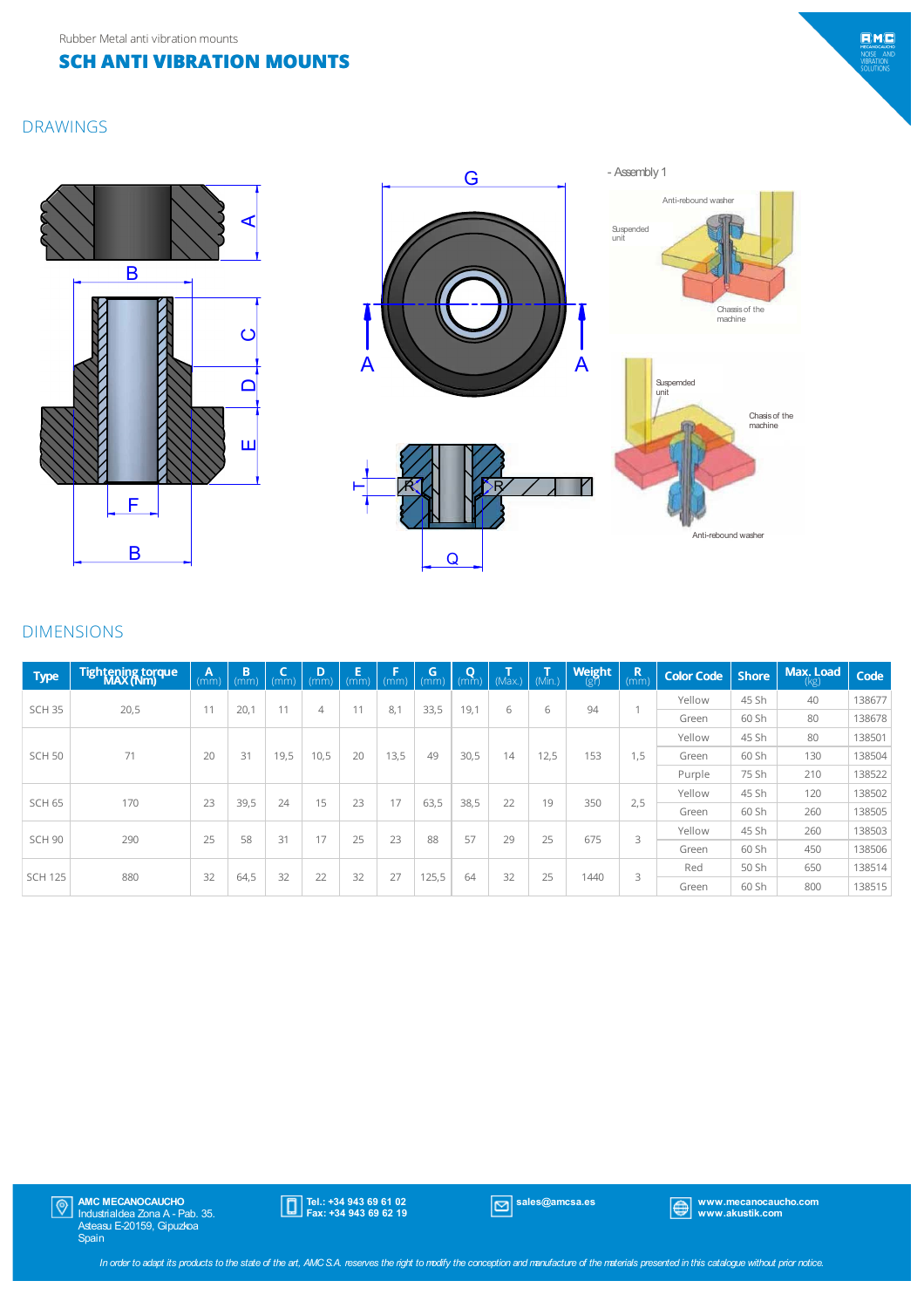### **SCH ANTI VIBRATION MOUNTS**

Elastical properties



NATURAL FREQUENCY AMC MECANOCAUCHO® Type SCH

AMC MECANOCAUCHO Industrialdea Zona A - Pab. 35. Asteasu E-20159, Gipuzkoa Spain

 $|\mathbb{Q}|$ 

Tel.: +34 943 69 61 02 Fax: +34 943 69 62 19

sales@amcsa.es www.mecanocaucho.com www.akustik.com

Deflection SCH<sub>35</sub> (mm)

LOAD DEFLECTION AMC MECANOCAUCHO<sup>®</sup> Type SCH